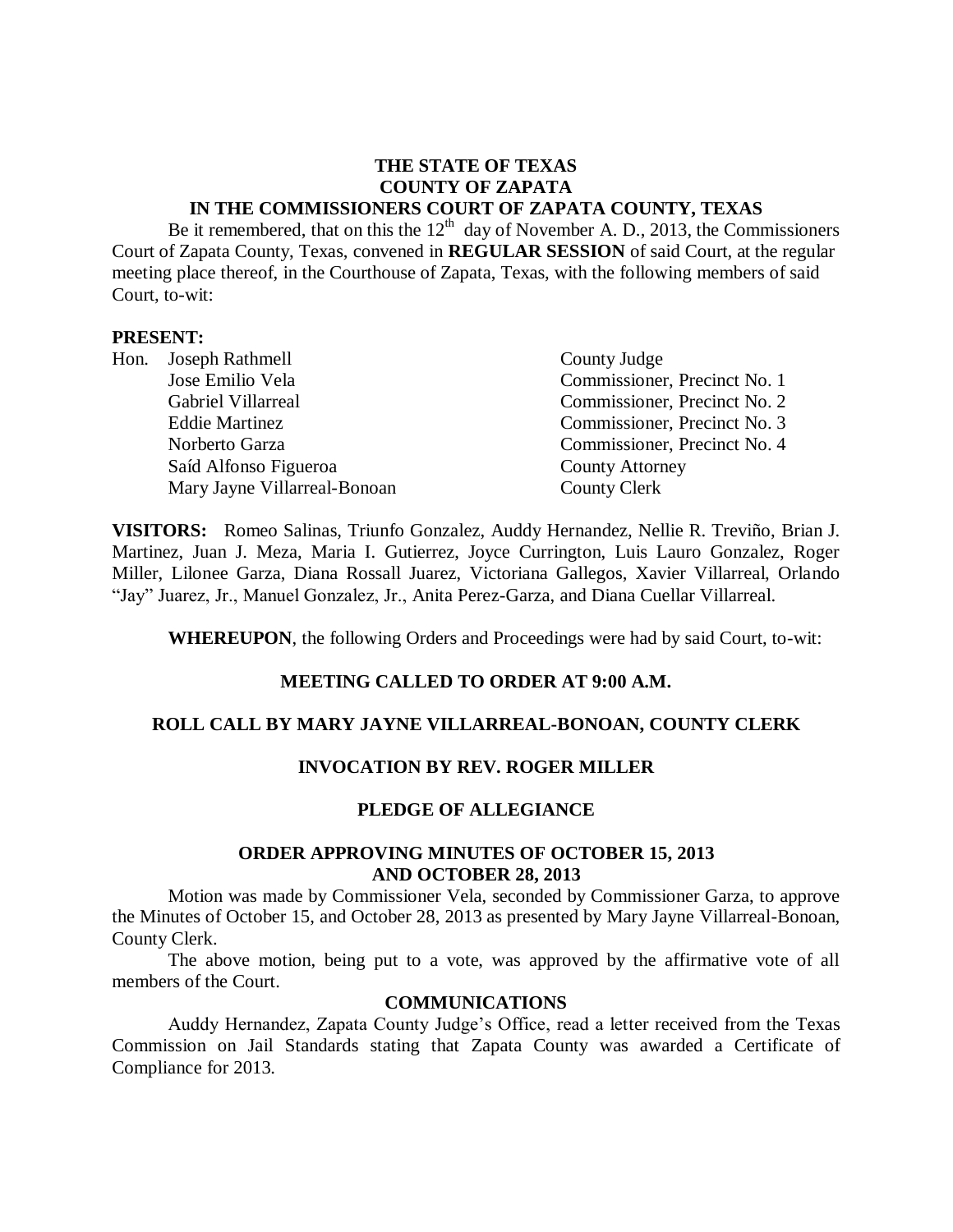## **MONTHLY REPORT OF ZAPATA FAMILY MEDICAL CLINIC**

Mr. Sean Kamber of Laredo Medical Center gave the monthly report for October. Mr. Kamber stated that there was a decrease in number of visits to the clinic in October. A survey indicated poor scores in appointments and providers. He will be meeting with Dr. Benavides, no disruptions are expected. Mary Plattner will be working independently.

Sheriff Alonso Lopez presented the Court with a copy of a request under the Open Records Act. He will get itemized list of remodeling at Sheriff's Office.

Mary Jayne Villarreal-Bonoan, County Clerk, advised the Court that a Special Commissioners' Court meeting would be necessary by the end of the week for the Canvassing of the November Constitutional Election. Meeting will be on Friday, November 15, 2013.

Chief Juan J. Meza, Zapata County Fire Department, commented to the Court of the need to act on the current K-2 situation. He stated that 10 patients had been transported between August and present date with medical issues associated to K-2.

# **ORDER APPROVING INVOICES**

Motion was made by Commissioner Garza, seconded by Commissioner Martinez, to approve invoices as presented by Triunfo Gonzalez, County Auditor.

The above motion, being put to a vote, was approved by the affirmative vote of all members of the Court.

# **ORDER APPROVING CHECKS ISSUED**

Motion was made by Commissioner Martinez, seconded by Commissioner Garza, to approve checks issued as requested by Hon. Romeo Salinas, County Treasurer.

The above motion, being put to a vote, was approved by the affirmative vote of all members of the Court.

# **ORDER APPROVING TREASURER'S REPORT**

Motion was made by Commissioner Garza, seconded by Commissioner Martinez, to approve Treasurer's Report as presented by Romeo Salinas, County Treasurer.

The above motion, being put to a vote, was approved by the affirmative vote of all members of the Court.

## **REPORT ON PROSPECTIVE SYNTHETIC DRUGS ORDINANCE AND STATE LAWS**

A report on prospective synthetic drugs ordinance and state laws was made by Hector Uribe, Attorney at Law. Mr. Uribe stated that K-2 also known as synthetic marihuana is against the law to possess and distribute. Ray Del Bosque showed the Court a package of K-2 that had been seized by the Sheriff's Office. Mr. Uribe explained that the chemical composition of this synthetic product is changed in order to obtain a "high". K-2 is currently sold as potpourri. He suggested that these establishments should be treated as we treat the sexually oriented businesses and should also be registered as the 8-liners and further suggested charging a higher fee. These places should be regulated because we cannot prohibit the sale of these products. It was also suggested that an ordinance should be passed prohibiting the operation of said establishments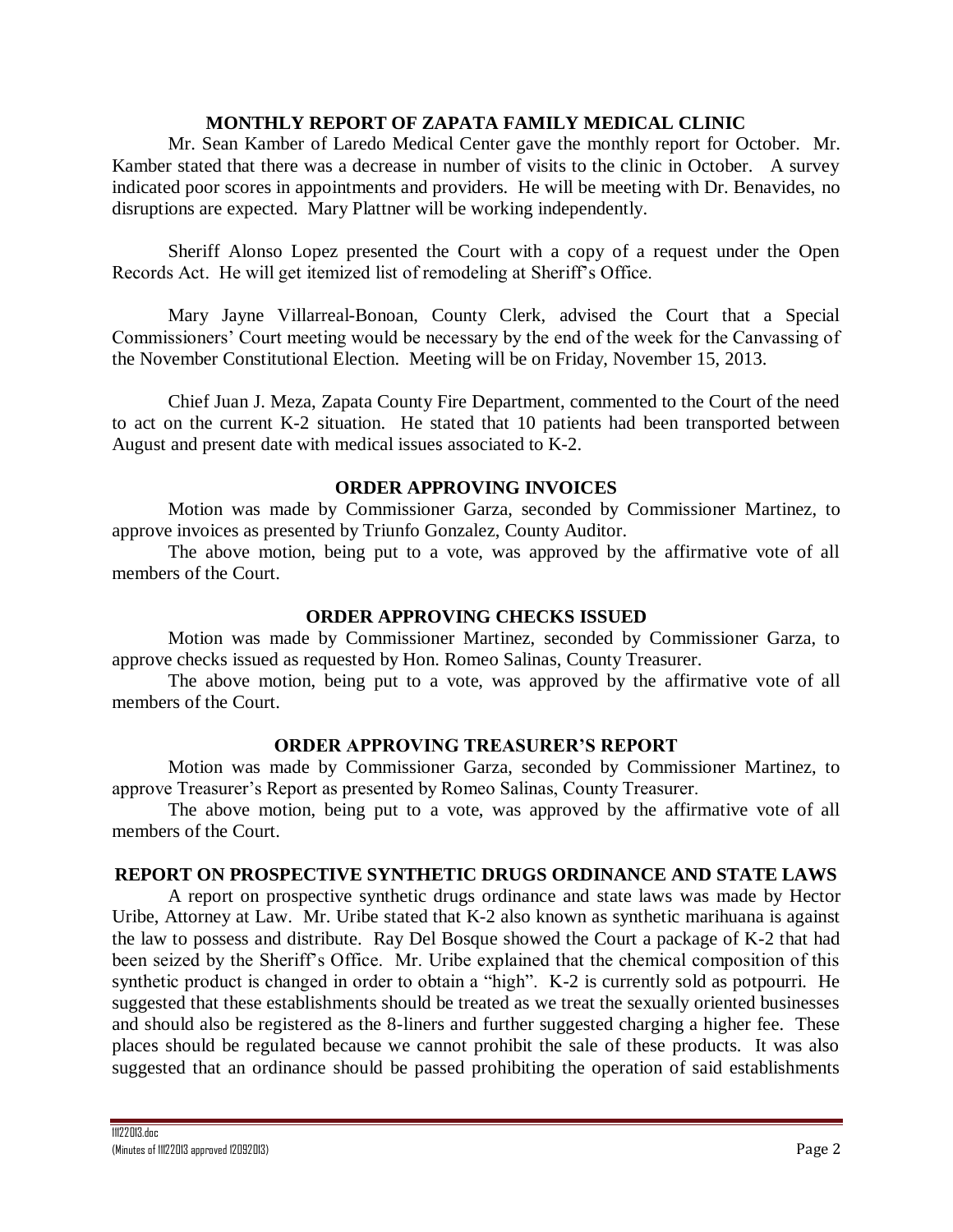within a certain range. Currently possession of K-2 is a Class A or B misdemeanor and anything above 4 pounds is a felony.

Fire Chief Meza stated that the county has incurred approximately \$12,500 in expenses due to the transportation of drug users with no insurance.

Ray Del Bosque, Chief Deputy – Sheriff's Office, also stated that these facilities are being monitored around the clock.

# **ORDER APPROVING PAYMENT OF INVOICE IN AN AMOUNT OF \$82,203.92 FROM R & G CLARK INC. D/B/A SERVEPRO**

Motion was made by Commissioner Martinez, seconded by Commissioner Garza, to approve payment of an invoice in the amount of \$82,203.92 from R & G Clark Inc.  $d/b/a$ ServPro for courthouse dome remediation, to be paid out of Fund Balance (Royalties) as requested by Hon. Joe Rathmell, County Judge.

The above motion, being put to a vote, was approved by the affirmative vote of all members of the Court.

# **ORDER APPROVING USE OF ONE (1) HEAVY EQUIPMENT OPERATOR PER PRECINCT TO PROVIDE PREPARATION AND MAINTAIN PROPOSED DUMPSITE TO HANDLE UNWANTED TREE CUTTINGS AND BRANCHES CLEARED FROM UTILITY EASEMENTS**

Motion was made by Commissioner Martinez, seconded by Commissioner Vela, approving use of one (1) heavy equipment operator per precinct to provide required preparation and maintain a proposed dumpsite to handle unwanted tree cuttings and branches removed or cleared from county utility easements and right of ways as requested by Jose E. Vela, Commissioner Pct. 1.

The above motion, being put to a vote, was approved by the affirmative vote of all members of the Court.

## **ORDER APPROVING REAPPOINTMENT OF JUAN J. MEZA AS COUNTY FIRE MARSHALL**

Motion was made by Commissioner Martinez, seconded by Commissioner Garza, approving reappointment of Juan J. Meza as County Fire Marshall as requested by Juan J. Meza, Fire Chief.

The above motion, being put to a vote, was approved by the affirmative vote of all members of the Court.

# **ORDER APPROIVNG PAY INCREASE FOR RUBEN GARZA FOR COMPLETION OF TCEQ EDUCATIONAL REQUIREMENTS AND ACHIEVING CLASS "D" WATER OPERATOR LICENSE**

Motion was made by Commissioner Vela, seconded by Commissioner Garza, to approve a pay increase for Ruben Garza from \$10.18 per hour to \$11.77 per hour. Mr. Garza has completed all necessary TCEQ educational requirements and has achieved a class "D" water operator license. Pay increase shall be obtained from line item 80-600-27 license stipends as requested by Carlos Treviño, Water Plant Manager.

The above motion, being put to a vote, was approved by the affirmative vote of all members of the Court.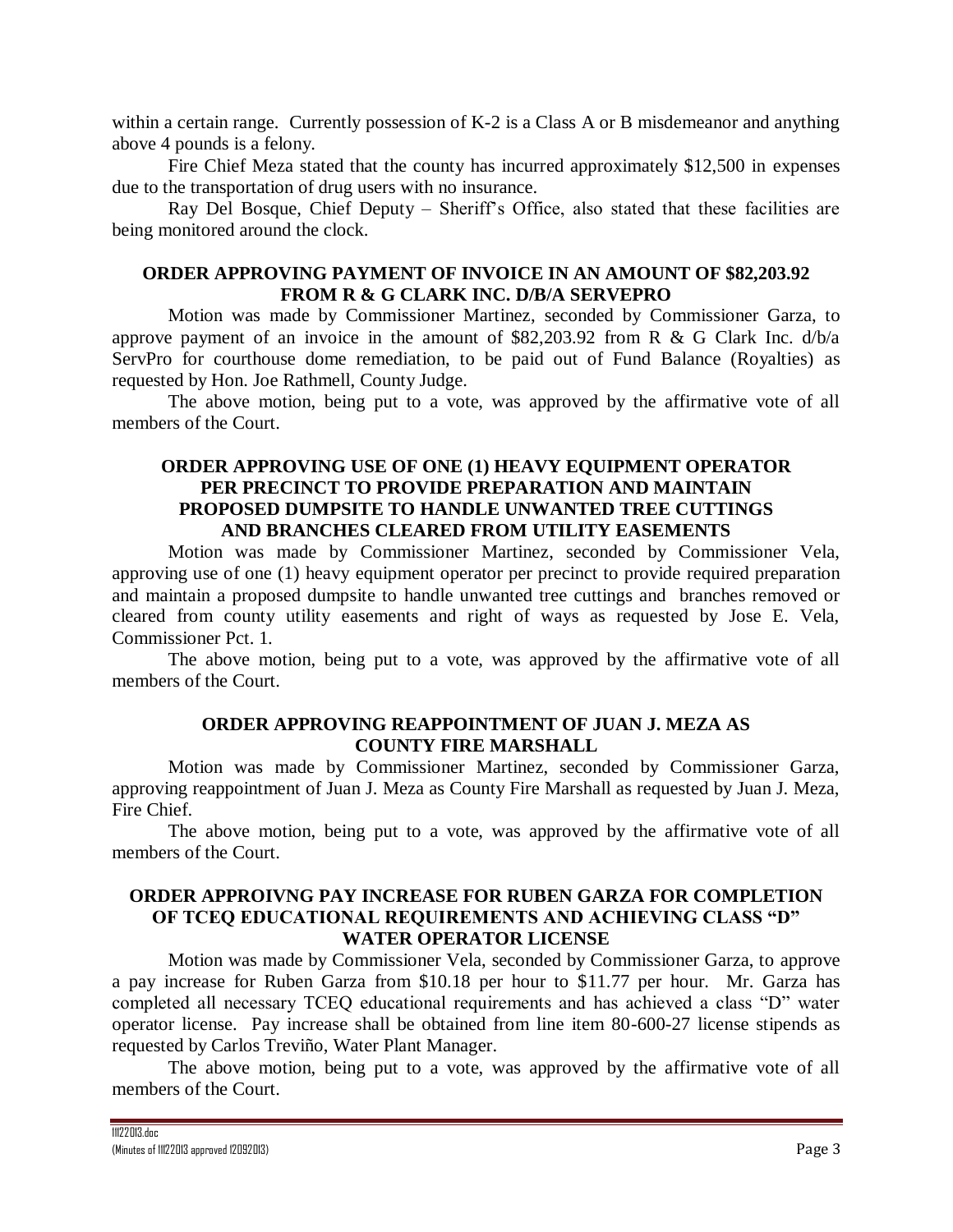# **ORDER APPROVING USE OF TECHNOLOGY FUND FOR PRINTER LEASE, TONERS OR MAINTENANCE**

Motion was made by Commissioner Martinez, seconded by Commissioner Garza, to approve the use of the Technology Fund for printer lease, toners or maintenance and for continuing education by purchasing educational materials (half to be paid from Judge Muñoz's supplies and half from technology fund as requested by Hon. Judge Muñoz, Justice of the Peace, Pct. 3.

The above motion, being put to a vote, was approved by the affirmative vote of all members of the Court.

## **ORDER APPROVING TRANSFER OF PEDRO GUZMAN FROM SLOT #6 TO SLOT #4, DEPARTMENT 516**

Motion was made by Commissioner Vela, seconded by Commissioner Garza, to approve transfer of Pedro Guzman from Department #516 Slot #6 to Department #516 Slot #4 as requested by Maria E. Gutierrez, Maintenance Supervisor.

The above motion, being put to a vote, was approved by the affirmative vote of all members of the Court.

# **ORDER ALLOWING MARIA GUTIERREZ TO HIRE EMPLOYEE FOR DEPARTMENT #516, VACANT SLOT #6**

Motion was made by Commissioner Martinez, seconded by Commissioner Garza, to allow Maria Gutierrez to hire an employee for Department #516; vacant slot #6, position has been advertised and to extend the interview process as requested by Maria E. Gutierrez, Maintenance Supervisor.

The above motion, being put to a vote, was approved by the affirmative vote of all members of the Court.

## **ORDER APPROVING NEW BANK DEPOSITORY CONTRACT**

Motion was made by Commissioner Vela, seconded by Commissioner Garza, to approve the new bank depository contract, only one (1) bid from ZNB, as requested by Hon. Romeo Salinas, County Treasurer.

The above motion, being put to a vote, was approved by the affirmative vote of all members of the Court.

## **ORDER APPROVING USE OF WALKING PARK IN PRECINCT 4 FOR RELAY FOR LIFE**

Motion was made by Commissioner Vela, seconded by Commissioner Martinez, to approve the use of the Walking Park in Precinct 4 for Relay for Life on May 2, 2014 from 7:00 p.m. through 7:00 a.m. on May 3, 2014 as requested by Lilonee Garza, RFL Event Chairperson.

The above motion, being put to a vote, was approved by the affirmative vote of all members of the Court.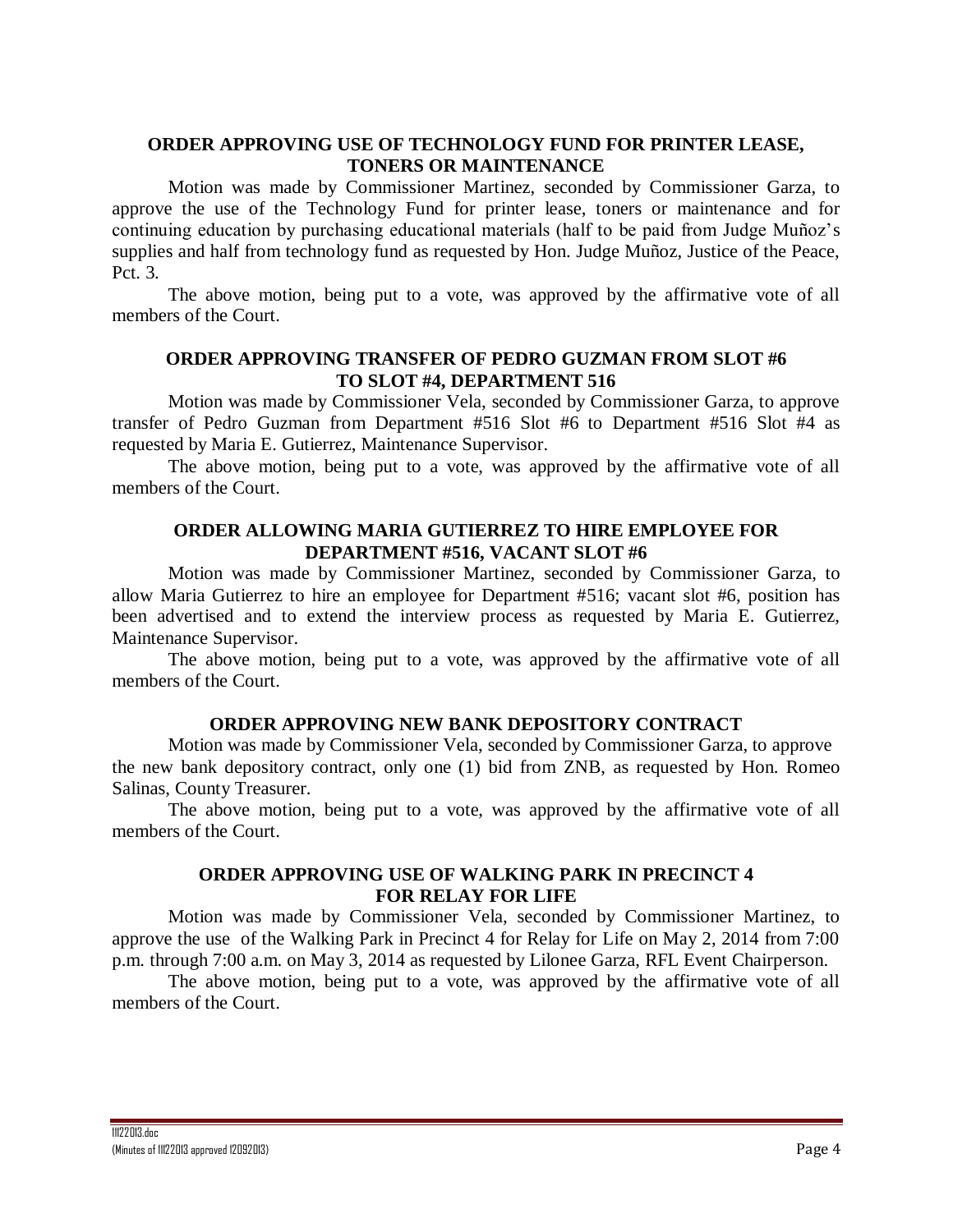## **ORDER APPROVING USE OF PAVILION FOR ANNUAL VILLARREAL ELEMENTARY SCHOOL "NOCHE DE FIESTA" FUNDRAISER**

Motion was made by Commissioner Vela, seconded by Commissioner Martinez, to approve the use of the Pavilion for the annual Villarreal Elementary School "Noche de Fiesta" fundraiser as requested by Anna Mariela Martinez, Principal - Villarreal Elementary School.

The above motion, being put to a vote, was approved by the affirmative vote of all members of the Court.

#### **COMMUNICATIONS**

Anita Perez-Garza, Attorney at Law, addressed the Court and stated that her mother, Dr. Perez, is working on writing another book and has taken pictures around Zapata County and she wishes to use said photos in her book.

### **ITEM DISCUSSED IN EXECUTIVE SESSION**

Discussion and possible action to enter into a settlement agreement with Valley Boring Services, LLC d/b/a hard Rock Direction Drilling and its surety (SureTec Insurance Company) for installation of approximately two thousand seven hundred (2700) linear feet of a sanitary sewer line as part of the Zapata County Texas/Department of Transportation Utility Relocation Project on US Highway 83, and any matters incident thereto and authorizing the County Judge to execute all relevant documents as requested by Fortunato G. Paredes, Attorney at Law, J. Cruz and Associates, LLC. *Executive Session is requested pursuant to Texas Government Code Title 5, Sub Chapter D, Section 551.071 - Consultation with Attorney.*

### **ITEM DISCUSSED IN EXECUTIVE SESSION**

Consultation with attorney and possible action to accept a gift deed for a parcel of land on the north end of Zapata County, known as the dipping vat, consisting of .3 acres as requested by Said A. Figueroa, County Attorney. *Executive Session is requested pursuant to Texas Government Code Title 5, Sub Chapter D, Section 551.071 - Consultation with Attorney and Section 551.072 – Real Property.*

## **ORDER APPROVING RESOLUTION IN SUPPORT OF FY 2014 INDIGENT DEFENSE FORMULA GRANT**

Motion was made by Commissioner Vela, seconded by Commissioner Villarreal, approving resolution in support of the FY 2014 Indigent Defense Formula Grant as requested by Hon. Joe Rathmell, County Judge.

The above motion, being put to a vote, was approved by the affirmative vote of all members of the Court.

# **MOTION WAS MADE BY COMMISSIONER GARZA, SECONDED BY COMMISSIONER MARTINEZ, TO ENTER INTO EXECUTIVE SESSION**

# **MOTION WAS MADE BY COMMISSIONER GARZA, SECONDED BY COMMISSIONER MARTINEZ, TO RETURN TO REGULAR SESSION**

# **ORDER AUTHORIZING COUNTY ATTORNEY TO PURCHASE PIPE AS PER SETTLEMENT AGREEMENT WITH VALLEY BORING SERVICES, LLC D/B/A/ ROCK DIRECTION DRILLING AND ITS SURETY SURTEC INSURANCE COMPANY AND AUTHORIZE COUNTY JUDGE TO SIGN ALL RELEVANT DOCUMENTS**

Motion was made by Commissioner Martinez, seconded by Commissioner Garza, to authorize County Attorney to purchase pipe as per settlement agreement with Valley Boring Services, LLC d/b/a hard Rock Direction Drilling and its surety (SureTec Insurance Company)